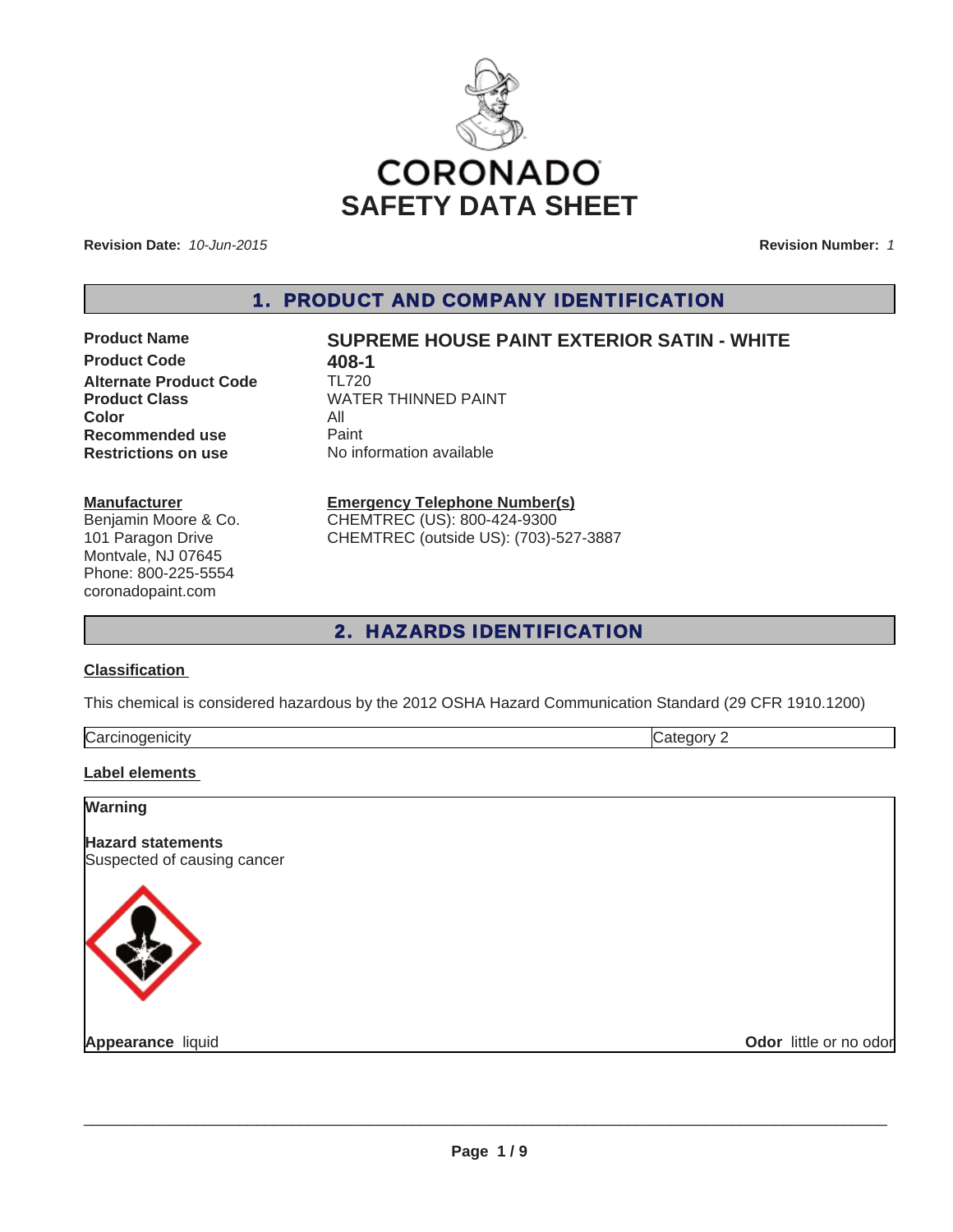#### **Precautionary Statements - Prevention**

Obtain special instructions before use Do not handle until all safety precautions have been read and understood Use personal protective equipment as required

#### **Precautionary Statements - Response**

If exposed or concerned get medical attention

### **Precautionary Statements - Storage**

Store locked up

#### **Precautionary Statements - Disposal**

Dispose of contents/container to an approved waste disposal plant

## **Hazards not otherwise classified (HNOC)**

Not Applicable

#### **Other information**

No information available

# 3. COMPOSITION INFORMATION ON COMPONENTS

 $\_$  ,  $\_$  ,  $\_$  ,  $\_$  ,  $\_$  ,  $\_$  ,  $\_$  ,  $\_$  ,  $\_$  ,  $\_$  ,  $\_$  ,  $\_$  ,  $\_$  ,  $\_$  ,  $\_$  ,  $\_$  ,  $\_$  ,  $\_$  ,  $\_$  ,  $\_$  ,  $\_$  ,  $\_$  ,  $\_$  ,  $\_$  ,  $\_$  ,  $\_$  ,  $\_$  ,  $\_$  ,  $\_$  ,  $\_$  ,  $\_$  ,  $\_$  ,  $\_$  ,  $\_$  ,  $\_$  ,  $\_$  ,  $\_$  ,

| <b>Chemical Name</b>                                                         | <b>CAS-No</b> | Weight % (max) |
|------------------------------------------------------------------------------|---------------|----------------|
| Titanium dioxide                                                             | 13463-67-7    | 15             |
| Nepheline syenite                                                            | 37244-96-5    | 10             |
| Kaolin                                                                       | 1332-58-7     |                |
| Zinc oxide                                                                   | 1314-13-2     |                |
| Propanoic acid, 2-methyl-, monoester with<br>2,2,4-trimethyl-1,3-pentanediol | 25265-77-4    |                |
| Sodium C14-C16 olefin sulfonate                                              | 68439-57-6    | 0.5            |
| Urea, N-(3,4-dichlorophenyl)-N,N-dimethyl-                                   | 330-54-1      | 0.5            |

## 4. FIRST AID MEASURES

| <b>General Advice</b>                            | No hazards which require special first aid measures.                                               |  |
|--------------------------------------------------|----------------------------------------------------------------------------------------------------|--|
| <b>Eye Contact</b>                               | Rinse thoroughly with plenty of water for at least 15 minutes and consult a<br>physician.          |  |
| <b>Skin Contact</b>                              | Wash off immediately with soap and plenty of water removing all contaminated<br>clothes and shoes. |  |
| <b>Inhalation</b>                                | Move to fresh air. If symptoms persist, call a physician.                                          |  |
| Ingestion                                        | Clean mouth with water and afterwards drink plenty of water. Consult a physician<br>if necessary.  |  |
| <b>Most Important</b><br><b>Symptoms/Effects</b> | None known.                                                                                        |  |
| <b>Notes To Physician</b>                        | Treat symptomatically.                                                                             |  |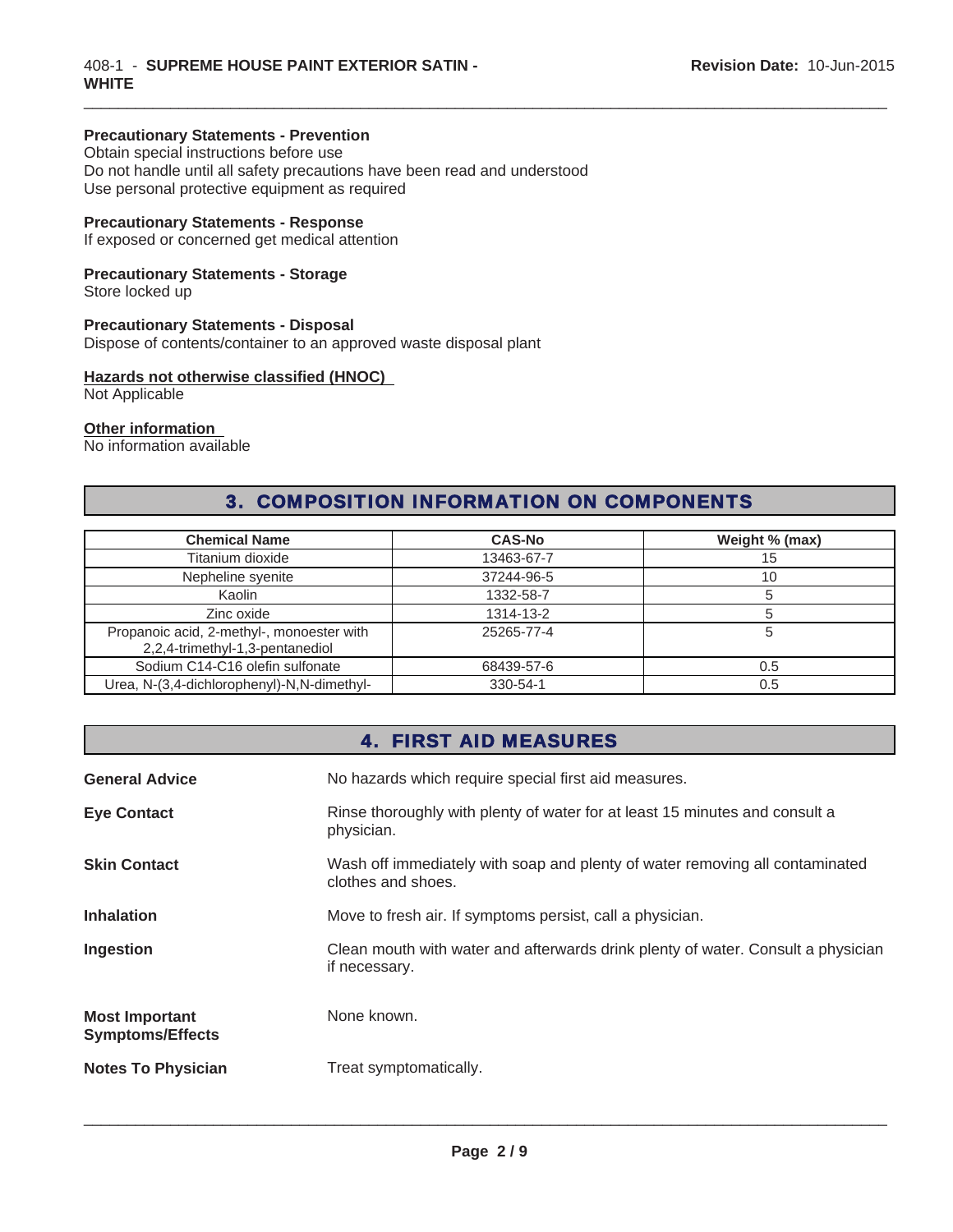## 5. FIRE-FIGHTING MEASURES

 $\_$  ,  $\_$  ,  $\_$  ,  $\_$  ,  $\_$  ,  $\_$  ,  $\_$  ,  $\_$  ,  $\_$  ,  $\_$  ,  $\_$  ,  $\_$  ,  $\_$  ,  $\_$  ,  $\_$  ,  $\_$  ,  $\_$  ,  $\_$  ,  $\_$  ,  $\_$  ,  $\_$  ,  $\_$  ,  $\_$  ,  $\_$  ,  $\_$  ,  $\_$  ,  $\_$  ,  $\_$  ,  $\_$  ,  $\_$  ,  $\_$  ,  $\_$  ,  $\_$  ,  $\_$  ,  $\_$  ,  $\_$  ,  $\_$  ,

| <b>Suitable Extinguishing Media</b>                                                          | Use extinguishing measures that are appropriate to local<br>circumstances and the surrounding environment.                                   |
|----------------------------------------------------------------------------------------------|----------------------------------------------------------------------------------------------------------------------------------------------|
| <b>Protective Equipment And Precautions For</b><br><b>Firefighters</b>                       | As in any fire, wear self-contained breathing apparatus<br>pressure-demand, MSHA/NIOSH (approved or equivalent)<br>and full protective gear. |
| <b>Specific Hazards Arising From The Chemical</b>                                            | Closed containers may rupture if exposed to fire or<br>extreme heat.                                                                         |
| <b>Sensitivity To Mechanical Impact</b>                                                      | No                                                                                                                                           |
| <b>Sensitivity To Static Discharge</b>                                                       | No                                                                                                                                           |
| <b>Flash Point Data</b><br>Flash Point (°F)<br>Flash Point (°C)<br><b>Flash Point Method</b> | Not applicable<br>Not applicable<br>Not applicable                                                                                           |
| <b>Flammability Limits In Air</b>                                                            |                                                                                                                                              |
| <b>Lower Explosion Limit</b><br><b>Upper Explosion Limit</b>                                 | Not applicable<br>Not applicable                                                                                                             |
| <b>NFPA</b><br>Health: 1<br>Flammability: 0                                                  | <b>Instability: 0</b><br>Special: -                                                                                                          |
| <b>NFPA Legend</b>                                                                           |                                                                                                                                              |

- 0 Not Hazardous
- 1 Slightly
- 2 Moderate 3 - High
- 4 Severe

*The ratings assigned are only suggested ratings, the contractor/employer has ultimate responsibilities for NFPA ratings where this system is used.*

*Additional information regarding the NFPA rating system is available from the National Fire Protection Agency (NFPA) at www.nfpa.org.*

# 6. ACCIDENTAL RELEASE MEASURES

| <b>Personal Precautions</b>      | Avoid contact with skin, eyes and clothing. Ensure adequate ventilation.                             |
|----------------------------------|------------------------------------------------------------------------------------------------------|
| <b>Other Information</b>         | Prevent further leakage or spillage if safe to do so.                                                |
| <b>Environmental Precautions</b> | See Section 12 for additional Ecological Information.                                                |
| <b>Methods For Clean-Up</b>      | Soak up with inert absorbent material. Sweep up and shovel into suitable<br>containers for disposal. |

# 7. HANDLING AND STORAGE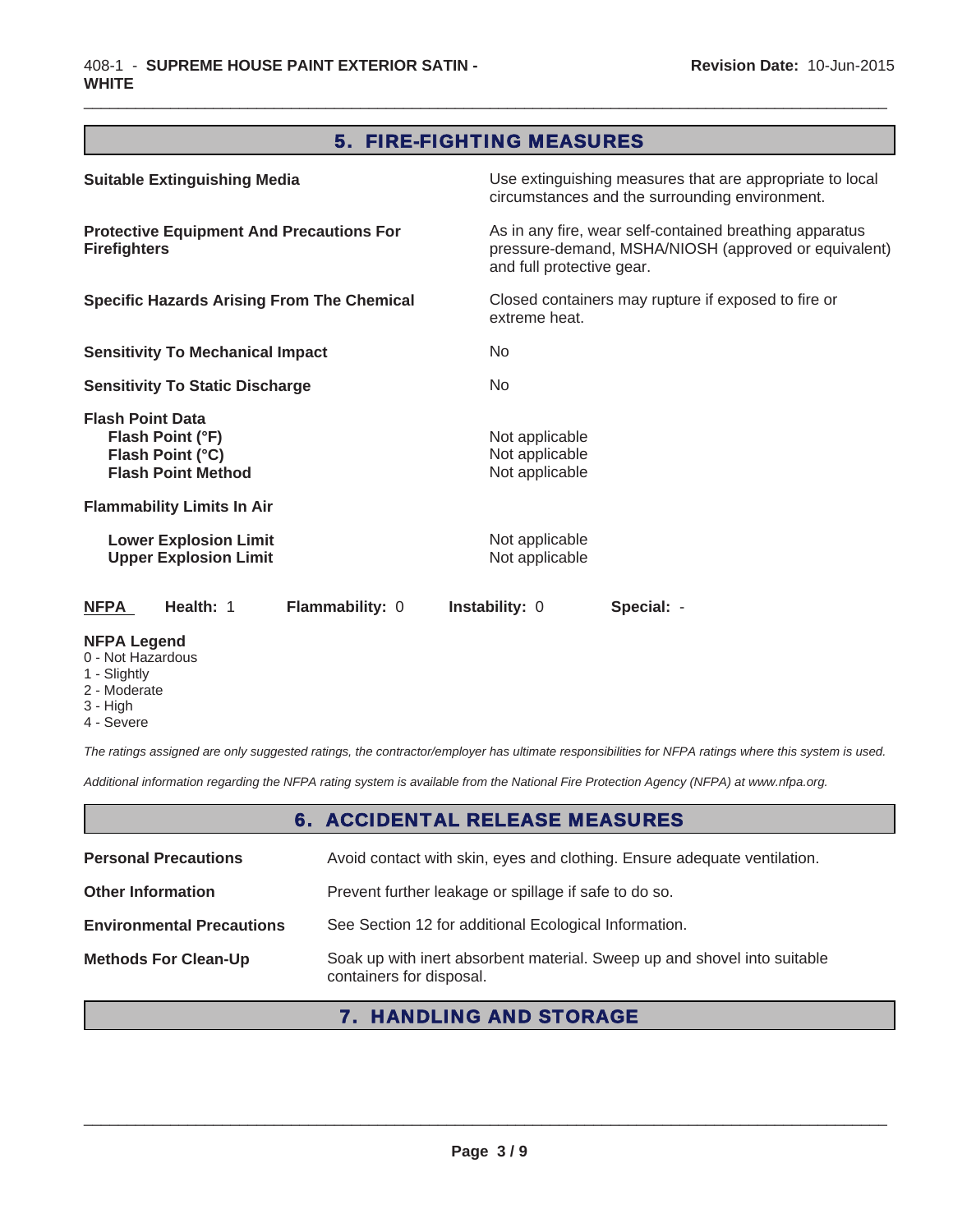| <b>Handling</b>               | Avoid contact with skin, eyes and clothing. Avoid breathing vapors, spray mists or<br>sanding dust. In case of insufficient ventilation, wear suitable respiratory<br>equipment. |
|-------------------------------|----------------------------------------------------------------------------------------------------------------------------------------------------------------------------------|
| <b>Storage</b>                | Keep container tightly closed. Keep out of the reach of children.                                                                                                                |
| <b>Incompatible Materials</b> | No information available                                                                                                                                                         |

# 8. EXPOSURE CONTROLS / PERSONAL PROTECTION

#### **Exposure Limits**

| <b>Chemical Name</b>                       | <b>ACGIH</b>                                   | <b>OSHA</b>                                                     |
|--------------------------------------------|------------------------------------------------|-----------------------------------------------------------------|
| Titanium dioxide                           | 10 mg/m <sup>3</sup> - TWA                     | 15 mg/m <sup>3</sup> - TWA                                      |
| Nepheline syenite                          | N/E                                            | 5 mg/m <sup>3</sup> - TWA (nuisance dust)                       |
| Kaolin                                     | $2 \text{ mg/m}^3$ - TWA                       | 15 mg/m <sup>3</sup> - TWA total<br>$5$ mg/m <sup>3</sup> - TWA |
| Zinc oxide                                 | $2 \text{ mg/m}^3$ - TWA<br>10 mg/m $3 -$ STEL | $5$ mg/m <sup>3</sup> - TWA<br>15 mg/m $3$ - TWA                |
| Urea, N-(3,4-dichlorophenyl)-N,N-dimethyl- | 10 mg/m <sup>3</sup> - TWA                     | N/E                                                             |

#### **Legend**

ACGIH - American Conference of Governmental Industrial Hygienists Exposure Limits OSHA - Occupational Safety & Health Administration Exposure Limits N/E - Not Established

| <b>Engineering Measures</b>          | Ensure adequate ventilation, especially in confined areas.               |
|--------------------------------------|--------------------------------------------------------------------------|
| <b>Personal Protective Equipment</b> |                                                                          |
| <b>Eye/Face Protection</b>           | Safety glasses with side-shields.                                        |
| <b>Skin Protection</b>               | Protective gloves and impervious clothing.                               |
| <b>Respiratory Protection</b>        | In case of insufficient ventilation wear suitable respiratory equipment. |
| <b>Hygiene Measures</b>              | Avoid contact with skin, eyes and clothing. Remove and wash contaminated |

clothing before re-use. Wash thoroughly after handling.

# 9. PHYSICAL AND CHEMICAL PROPERTIES

| Appearance              | liquid                   |
|-------------------------|--------------------------|
| Odor                    | little or no odor        |
| <b>Odor Threshold</b>   | No information available |
| Density (Ibs/gal)       | $10.4 - 10.8$            |
| <b>Specific Gravity</b> | $1.24 - 1.29$            |
| рH                      | No information available |
| <b>Viscosity (cps)</b>  | No information available |
| <b>Solubility</b>       | No information available |
| <b>Water Solubility</b> | No information available |
| <b>Evaporation Rate</b> | No information available |
| <b>Vapor Pressure</b>   | No information available |
| <b>Vapor Density</b>    | No information available |
| Wt. % Solids            | $40 - 50$                |
| Vol. % Solids           | $30 - 40$                |
| Wt. % Volatiles         | $50 - 60$                |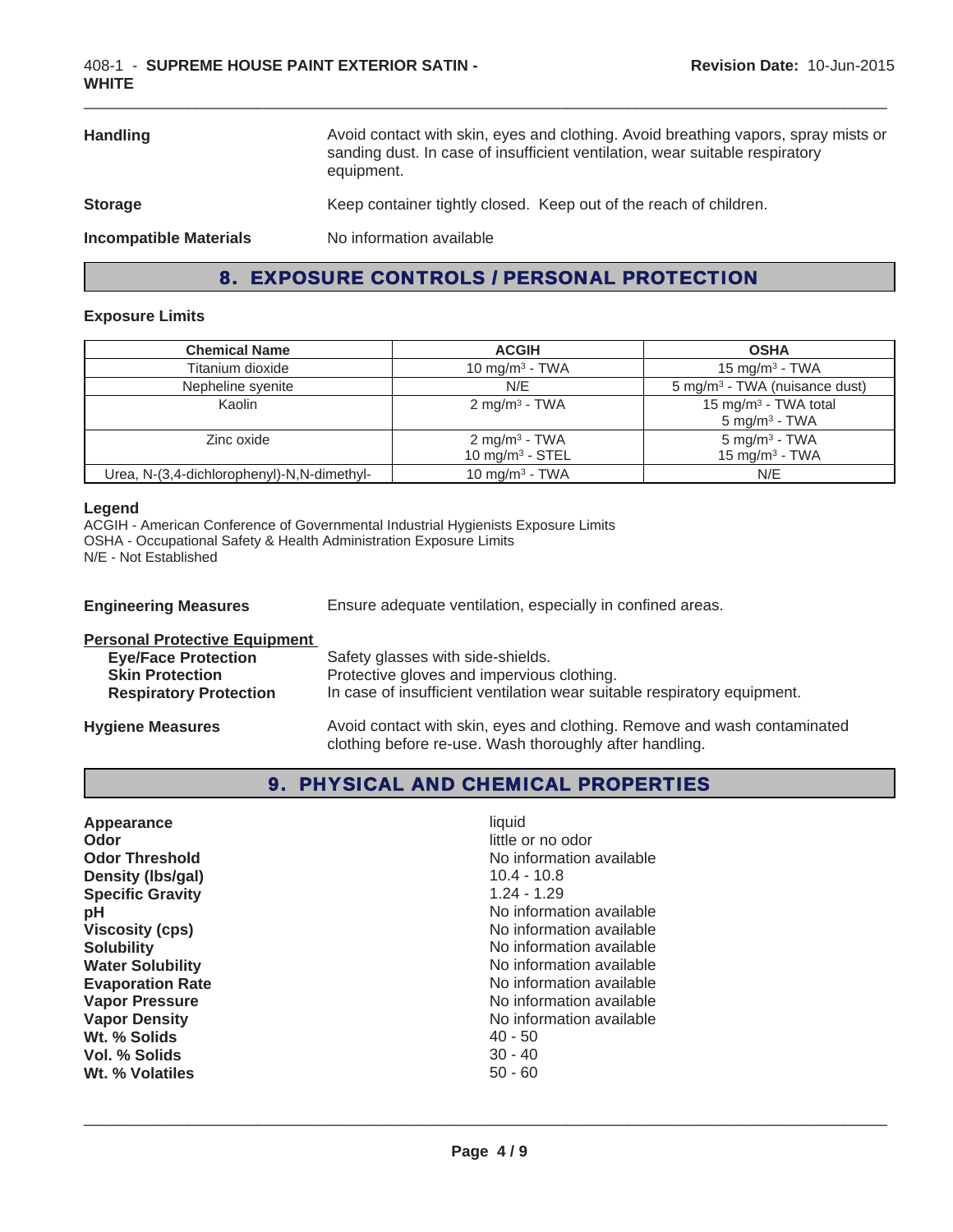| Vol. % Volatiles                               | $60 - 70$                |
|------------------------------------------------|--------------------------|
| <b>VOC Regulatory Limit (g/L)</b>              | < 100                    |
| <b>Boiling Point (°F)</b>                      | 212                      |
| <b>Boiling Point (°C)</b>                      | 100                      |
| <b>Freezing Point (°F)</b>                     | 32                       |
| <b>Freezing Point (°C)</b>                     | 0                        |
| Flash Point (°F)                               | Not applicable           |
| Flash Point (°C)                               | Not applicable           |
| <b>Flash Point Method</b>                      | Not applicable           |
| Flammability (solid, gas)                      | Not applicable           |
| <b>Upper Explosion Limit</b>                   | Not applicable           |
| <b>Lower Explosion Limit</b>                   | Not applicable           |
| <b>Autoignition Temperature (°F)</b>           | No information available |
| <b>Autoignition Temperature (°C)</b>           | No information available |
| Decomposition Temperature (°F)                 | No information available |
| Decomposition Temperature (°C)                 | No information available |
| <b>Partition Coefficient (n-octanol/water)</b> | No information available |

# 10. STABILITY AND REACTIVITY

 $\_$  ,  $\_$  ,  $\_$  ,  $\_$  ,  $\_$  ,  $\_$  ,  $\_$  ,  $\_$  ,  $\_$  ,  $\_$  ,  $\_$  ,  $\_$  ,  $\_$  ,  $\_$  ,  $\_$  ,  $\_$  ,  $\_$  ,  $\_$  ,  $\_$  ,  $\_$  ,  $\_$  ,  $\_$  ,  $\_$  ,  $\_$  ,  $\_$  ,  $\_$  ,  $\_$  ,  $\_$  ,  $\_$  ,  $\_$  ,  $\_$  ,  $\_$  ,  $\_$  ,  $\_$  ,  $\_$  ,  $\_$  ,  $\_$  ,

| <b>Reactivity</b>                         | Not Applicable                           |
|-------------------------------------------|------------------------------------------|
| <b>Chemical Stability</b>                 | Stable under normal conditions.          |
| <b>Conditions To Avoid</b>                | Prevent from freezing.                   |
| <b>Incompatible Materials</b>             | No materials to be especially mentioned. |
| <b>Hazardous Decomposition Products</b>   | None under normal use.                   |
| <b>Possibility Of Hazardous Reactions</b> | None under normal conditions of use.     |

11. TOXICOLOGICAL INFORMATION

|  |  | <b>Product Information</b> |  |  |  |  |  |  |  |
|--|--|----------------------------|--|--|--|--|--|--|--|
|  |  |                            |  |  |  |  |  |  |  |

**Information on likely routes of exposure**

**Principal Routes of Exposure** Eye contact, skin contact and inhalation.

**Acute Toxicity** 

**Product Information** No information available

**Information on toxicological effects**

**Symptoms** No information available

### **Delayed and immediate effects as well as chronic effects from short and long-term exposure**

| Eye contact         | May cause slight irritation.                                                      |
|---------------------|-----------------------------------------------------------------------------------|
| <b>Skin contact</b> | Substance may cause slight skin irritation. Prolonged or repeated contact may dry |
|                     | skin and cause irritation.                                                        |
| <b>Inhalation</b>   | May cause irritation of respiratory tract.                                        |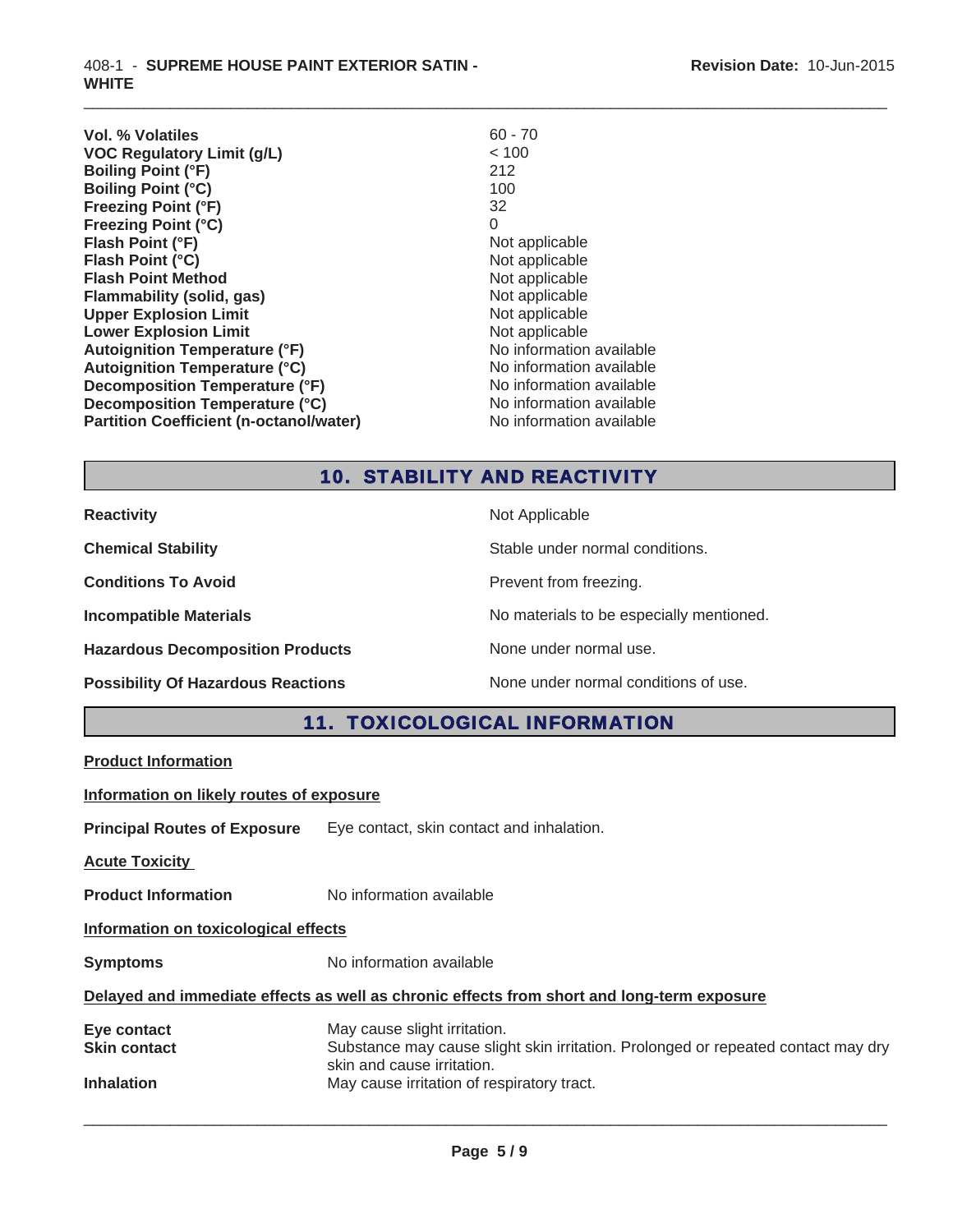| Ingestion                       | Ingestion may cause gastrointestinal irritation, nausea, vomiting and diarrhea. |
|---------------------------------|---------------------------------------------------------------------------------|
| <b>Sensitization:</b>           | No information available                                                        |
| <b>Neurological Effects</b>     | No information available.                                                       |
| <b>Mutagenic Effects</b>        | No information available.                                                       |
| <b>Reproductive Effects</b>     | No information available.                                                       |
| <b>Developmental Effects</b>    | No information available.                                                       |
| <b>Target Organ Effects</b>     | No information available.                                                       |
| <b>STOT - single exposure</b>   | No information available                                                        |
| <b>STOT - repeated exposure</b> | No information available                                                        |
| Other adverse effects           | No information available.                                                       |
| <b>Aspiration Hazard</b>        | No information available                                                        |

 $\_$  ,  $\_$  ,  $\_$  ,  $\_$  ,  $\_$  ,  $\_$  ,  $\_$  ,  $\_$  ,  $\_$  ,  $\_$  ,  $\_$  ,  $\_$  ,  $\_$  ,  $\_$  ,  $\_$  ,  $\_$  ,  $\_$  ,  $\_$  ,  $\_$  ,  $\_$  ,  $\_$  ,  $\_$  ,  $\_$  ,  $\_$  ,  $\_$  ,  $\_$  ,  $\_$  ,  $\_$  ,  $\_$  ,  $\_$  ,  $\_$  ,  $\_$  ,  $\_$  ,  $\_$  ,  $\_$  ,  $\_$  ,  $\_$  ,

#### **Numerical measures of toxicity**

**The following values are calculated based on chapter 3.1 of the GHS document**

| <b>ATEmix (oral)</b>   | 47194 mg/kg  |
|------------------------|--------------|
| <b>ATEmix (dermal)</b> | 738108 mg/kg |

#### **Component**

#### **Acute Toxicity**

Titanium dioxide LD50 Oral: > 10000 mg/kg (Rat) LD50 Dermal:  $> 10000$  mg/m<sup>3</sup> (Rabbit) LC50 Inhalation (Dust): > 6.82 mg/L (Rat, 4 hr.) Kaolin LD50 Oral: > 5000 mg/kg (Rat) Zinc oxide LD50 Oral: 5000 mg/kg (Rat) LC50 Inhalation (Dust):  $> 5700$  mg/m<sup>3</sup> (Rat, 4 hr.) Urea, N-(3,4-dichlorophenyl)-N,N-dimethyl-LD50 Oral: 1017 mg/kg (Rat) LD50 Dermal: > 5000 mg/kg (Rat)

#### **Carcinogenicity**

*The information below indicates whether each agency has listed any ingredient as a carcinogen:.*

| <b>Chemical Name</b> | <b>IARC</b>          | <b>NTP</b> | <b>OSHA Carcinogen</b> |  |
|----------------------|----------------------|------------|------------------------|--|
|                      | 2B<br>Possible Human |            | Listed                 |  |
| Titanium dioxide     | Carcinogen           |            |                        |  |

. Although IARC has classified titanium dioxide as possibly carcinogenic to humans (2B), their summary concludes: "No significant exposure to titanium dioxide is thought to occur during the use of products in which titanium dioxide is bound to other materials, such as paint."

#### **Legend**

IARC - International Agency for Research on Cancer NTP - National Toxicity Program OSHA - Occupational Safety & Health Administration

# 12. ECOLOGICAL INFORMATION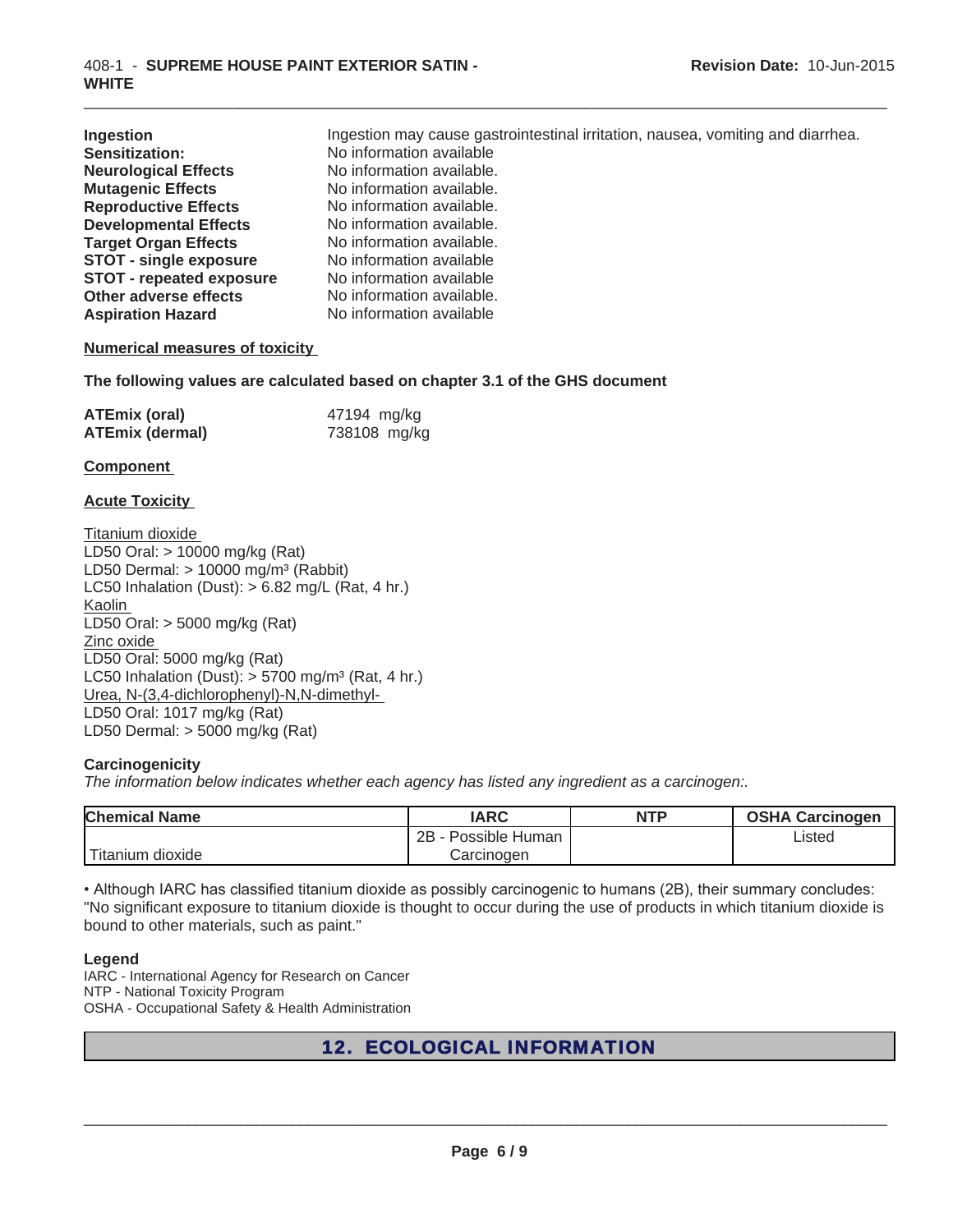## **Ecotoxicity Effects**

The environmental impact of this product has not been fully investigated.

 $\_$  ,  $\_$  ,  $\_$  ,  $\_$  ,  $\_$  ,  $\_$  ,  $\_$  ,  $\_$  ,  $\_$  ,  $\_$  ,  $\_$  ,  $\_$  ,  $\_$  ,  $\_$  ,  $\_$  ,  $\_$  ,  $\_$  ,  $\_$  ,  $\_$  ,  $\_$  ,  $\_$  ,  $\_$  ,  $\_$  ,  $\_$  ,  $\_$  ,  $\_$  ,  $\_$  ,  $\_$  ,  $\_$  ,  $\_$  ,  $\_$  ,  $\_$  ,  $\_$  ,  $\_$  ,  $\_$  ,  $\_$  ,  $\_$  ,

#### **Product Information**

#### **Acute Toxicity to Fish**

No information available

### **Acute Toxicity to Aquatic Invertebrates**

No information available

#### **Acute Toxicity to Aquatic Plants**

No information available

#### **Persistence / Degradability**

No information available.

#### **Bioaccumulation / Accumulation**

No information available.

#### **Mobility in Environmental Media**

No information available.

**Ozone** No information available

#### **Component**

#### **Acute Toxicity to Fish**

Titanium dioxide LC50: > 1000 mg/L (Fathead Minnow - 96 hr.) Urea, N-(3,4-dichlorophenyl)-N,N-dimethyl-LC50: 3.5 mg/L (Rainbow Trout - 96 hr.)

### **Acute Toxicity to Aquatic Invertebrates**

No information available

#### **Acute Toxicity to Aquatic Plants**

No information available

|                              | <b>13. DISPOSAL CONSIDERATIONS</b>                                                                                                                                                                                                    |
|------------------------------|---------------------------------------------------------------------------------------------------------------------------------------------------------------------------------------------------------------------------------------|
| <b>Waste Disposal Method</b> | Dispose of in accordance with federal, state, provincial, and local regulations.<br>Local requirements may vary, consult your sanitation department or<br>state-designated environmental protection agency for more disposal options. |
|                              | <b>14. TRANSPORT INFORMATION</b>                                                                                                                                                                                                      |
| <b>DOT</b>                   | Not regulated                                                                                                                                                                                                                         |
| <b>ICAO / IATA</b>           | Not regulated                                                                                                                                                                                                                         |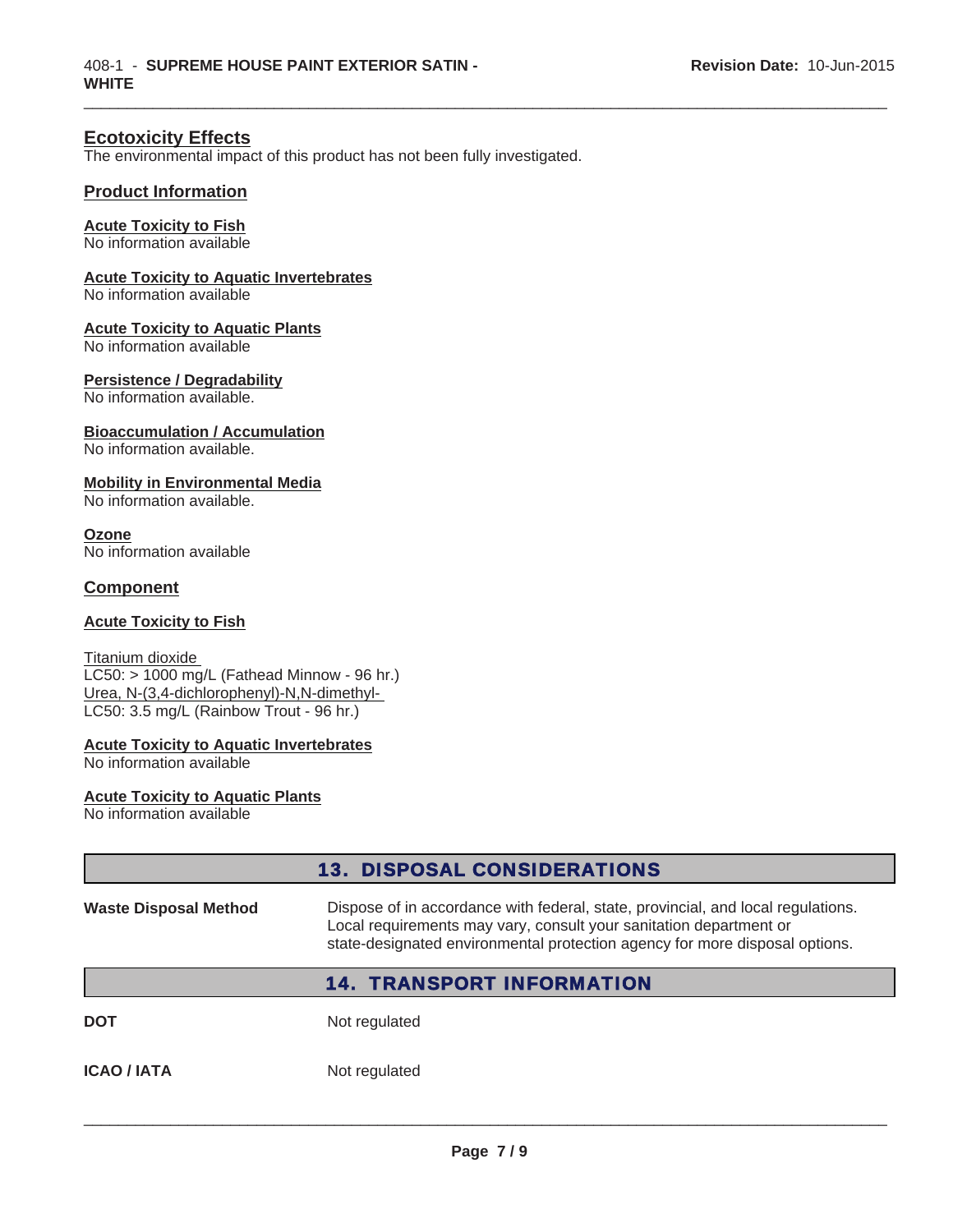**IMDG / IMO** Not regulated

## 15. REGULATORY INFORMATION

 $\_$  ,  $\_$  ,  $\_$  ,  $\_$  ,  $\_$  ,  $\_$  ,  $\_$  ,  $\_$  ,  $\_$  ,  $\_$  ,  $\_$  ,  $\_$  ,  $\_$  ,  $\_$  ,  $\_$  ,  $\_$  ,  $\_$  ,  $\_$  ,  $\_$  ,  $\_$  ,  $\_$  ,  $\_$  ,  $\_$  ,  $\_$  ,  $\_$  ,  $\_$  ,  $\_$  ,  $\_$  ,  $\_$  ,  $\_$  ,  $\_$  ,  $\_$  ,  $\_$  ,  $\_$  ,  $\_$  ,  $\_$  ,  $\_$  ,

## **International Inventories**

| <b>TSCA: United States</b> | Yes - All components are listed or exempt. |
|----------------------------|--------------------------------------------|
| <b>DSL: Canada</b>         | Yes - All components are listed or exempt. |

## **Federal Regulations**

#### **SARA 311/312 hazardous categorization**

| Acute Health Hazard               | N∩  |
|-----------------------------------|-----|
| Chronic Health Hazard             | Yes |
| Fire Hazard                       | N٥  |
| Sudden Release of Pressure Hazard | N٥  |
| Reactive Hazard                   | N∩  |

#### **SARA 313**

Section 313 of Title III of the Superfund Amendments and Reauthorization Act of 1986 (SARA). This product contains a chemical or chemicals which are subject to the reporting requirements of the Act and Title 40 of the Code of Federal Regulations, Part 372:

| <b>Chemical Name</b> | CAS-No    | Weight % (max) | <b>CERCLA/SARA 313</b>     |
|----------------------|-----------|----------------|----------------------------|
|                      |           |                | (de minimis concentration) |
| Zinc oxide           | 1314-13-2 |                |                            |

#### **Clean Air Act, Section 112 Hazardous Air Pollutants (HAPs) (see 40 CFR 61)**

This product contains the following HAPs:

*None*

## **State Regulations**

#### **California Proposition 65**

*This product may contain small amounts of materials known to the state of California to cause cancer or reproductive harm.*

#### **State Right-to-Know**

| <b>Chemical Name</b>                 | <b>Massachusetts</b> | <b>New Jersey</b> | Pennsylvania |
|--------------------------------------|----------------------|-------------------|--------------|
| Titanium dioxide                     |                      |                   |              |
| Kaolin                               |                      |                   |              |
| Zinc oxide                           |                      |                   |              |
| Urea.                                |                      |                   |              |
| N-(3,4-dichlorophenyl)-N,N-dimethyl- |                      |                   |              |

#### **Legend**

X - Listed